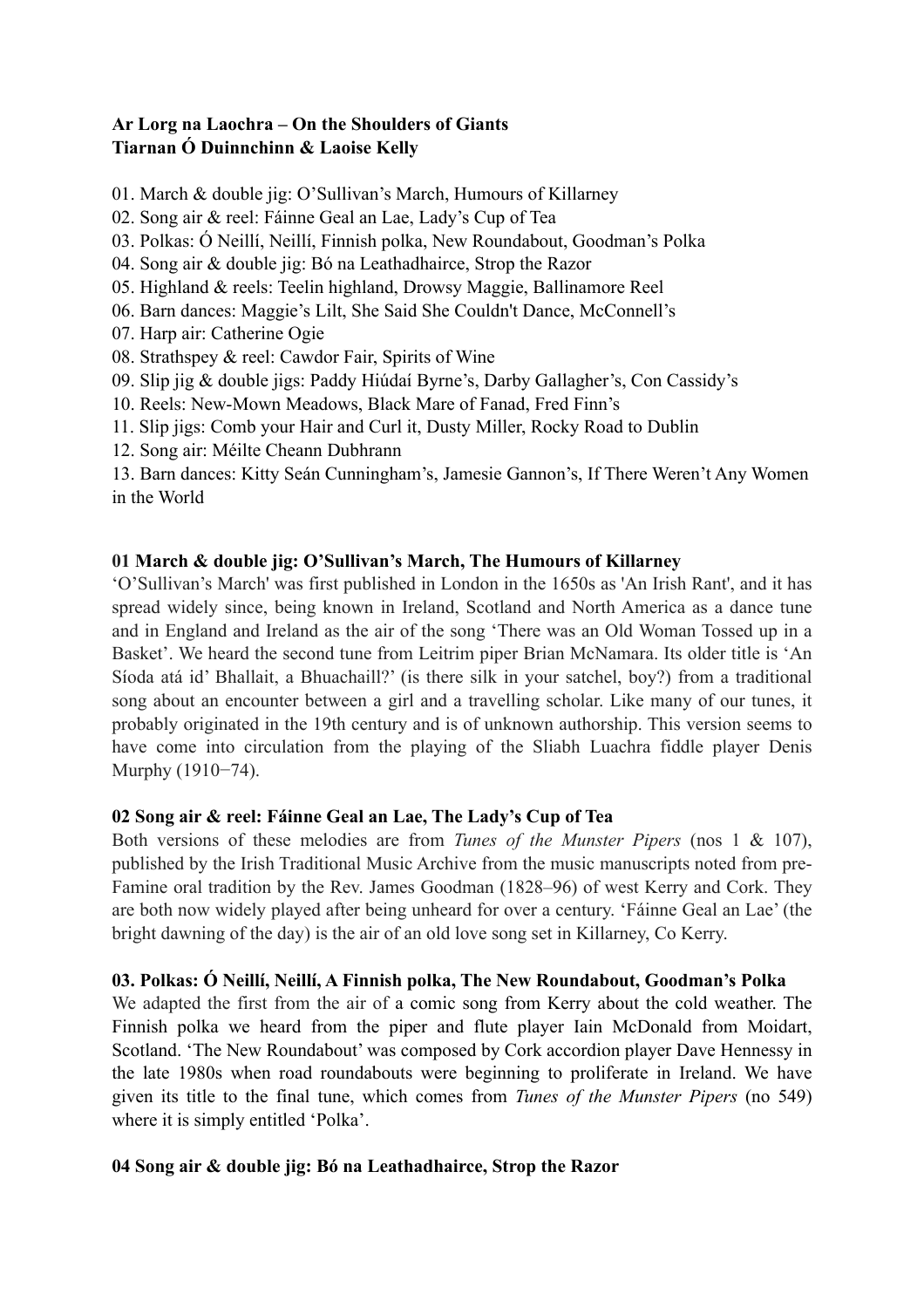'Bó na Leathadhairce' (the cow with one horn) is the air of a song from Uíbh Ráthach in Co Kerry which has been in print since the early 20th century. It is ostensibly about a man's sheep but is generally taken as being a coded reference to a poteen still. 'Strop the Razor', also commonly known as 'Petticoat Loose', has been popular with uilleann pipers since the 19th century.

#### **05. Highland & reels: A Teelin highland, Drowsy Maggie, The Ballinamore Reel**

Highlands are Co Donegal adaptations of the Scottish strathspey rhythm. This one is associated with Teelin in the south-west of the county where it is attributed to a John Cassidy who died in 1924. 'Drowsy Maggie' has been popular since the 18th century in many versions; this version is a northern one which may have come from the Donegal travelling fiddle player John Doherty (1900−80). We heard 'The Ballinamore Reel' played by Donegal accordion player Dermot Byrne. It was played by the Clare fiddle player John Kelly (1912−89) as 'The Baltimore Reel' and is also known as 'The Balmoral Reel'

#### **06. Barn dances: Maggie's Lilt, She Said She Couldn't Dance, McConnell's**

A selection we picked up in Donegal of tunes for the two-hand dances popular there. The first came originally from the playing of Gaoth Dobhair, Co Donegal, fiddle player Proinsias Ó Maonaigh (1922−2006) who learned it from his mother Roise Bheag Roise Móire. The second is often played in highland rhythm. It may originally have been called 'Ringle Dingle Daddy' but it has its present name from the song 'In the Town of Ballybay', written to it about 1977 by Co Armagh singer Tommy Makem (1932−2007). The third may possibly have got its name from the travelling Donegal fiddle players Alec and Mickey McConnell, uncles of John Doherty who died in the 1930s.

### **07. Harp air: Catherine Ogie**

A 17th-century air of Scottish origin which has long been played in Ireland and in many versions. This version is from *Tunes of the Munster Pipers* (no 1036). The tune is sometimes misattributed to the 18th-century harper-composer Turlough Carolan who doubtless played it.

### **08. Strathspey & reel: Cawdor Fair, The Spirits of Wine**

'Cawdor Fair' is a strathspey from Cape Breton. John Doherty is the source for all the current renditions of the reel. His version can be heard on the 1996 Claddagh CD *The Floating Bow*.

#### **09. Slip jig & double jigs: Paddy Hiúdaí Byrne's, Darby Gallagher's, Con Cassidy's**

Paddy Hiúdaí Byrne of Glencolmcille, Co Donegal, gave the first two tunes to his neighbour James Byrne (1946−2008) who popularised it through his 1990 Claddagh CD *The Road to Glenlough*. The third tune comes from the playing of the Teelin fiddle player Con Cassidy (1909−1994), heard on the 2007 Cairdeas na bhFidléirí CD of his music.

### **10. Reels: The New-Mown Meadows, The Black Mare of Fanad, Fred Finn's**

The first reel is a 19th-century tune nowadays very popular among *sean-nós* dancers; we associate it with the Conamara accordion player Johnny Connolly. John Doherty was the source for 'The Black Mare of Fanad' which he accompanied with a related ghost story. Fred Finn (1919−86), a fiddle player from Killavil, Co Sligo, became nationally known at *fleadhanna ceoil* in the mid-century.